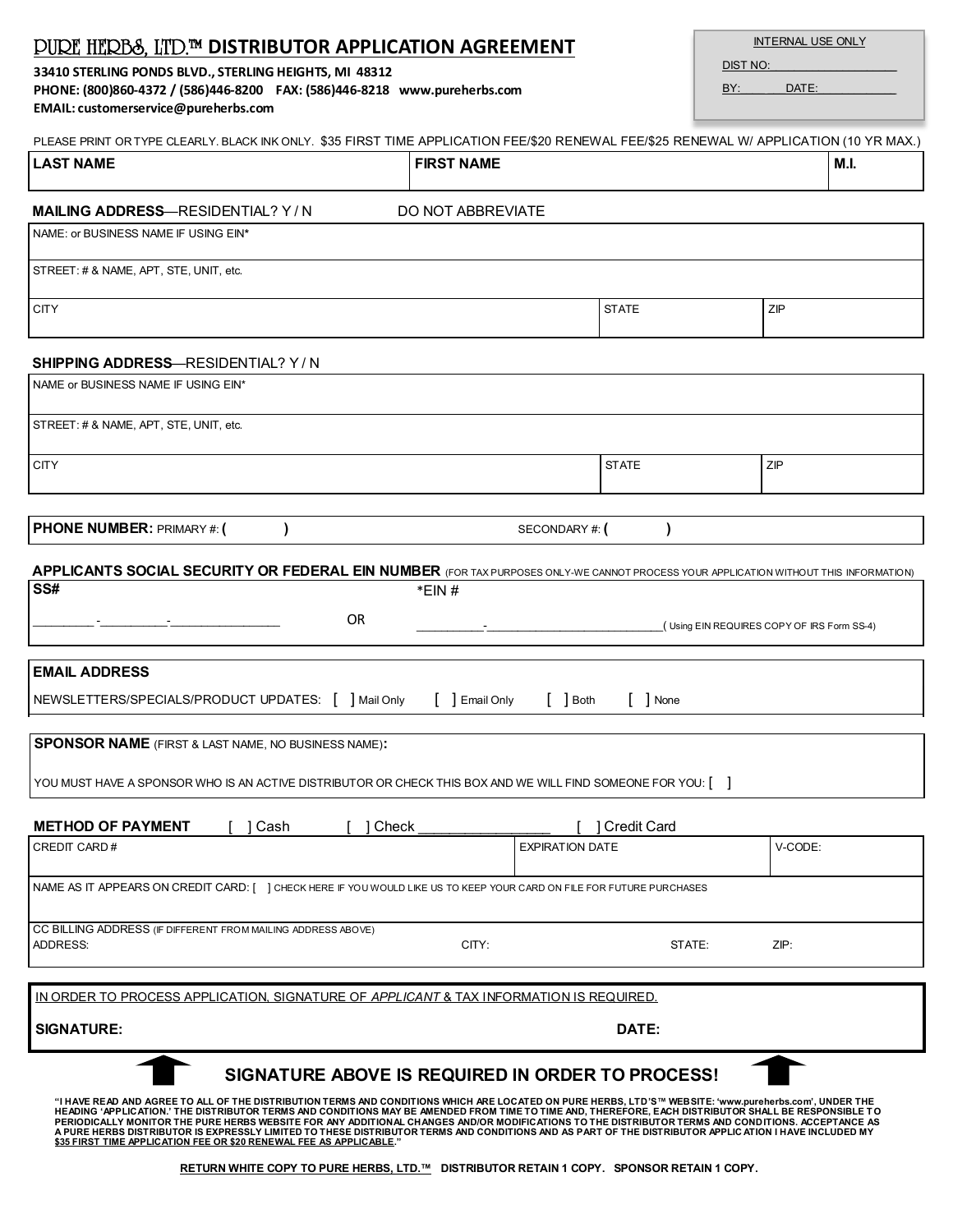## **PURE HERBS, LTD.™ DISTRIBUTOR APPLICATION AGREEMENT 33410 STERLING PONDS BLVD., STERLING HEIGHTS, MI 48312 PHONE: (800)860-4372 FAX: (586)446-8218 www.pureherbs.com**

**PLEASE CAREFULLY READ THE FOLLOWING DISTRIBUTOR TERMS AND CONDITIONS BEFORE SIGNING THE DISTRIBUTOR APPLICATION. BE ADVISED THAT THIS IS A LEGALLY BINDING CONTRACT AND BY EXECUTING SAME YOU AGREE TO ADHERE TO ALL OF THE TERMS AND CONDITIONS!**

**1.) For tax purposes, the applicant must provide the proper taxpayer identification number (this is normally the applicant's social security number). The taxpayer identification number must match the name on the application. Only one taxpayer identification number per household and/or business can be accepted. Application must have your signature and your social security number or Federal tax Id number in order to process.** 

**2.) I am an independent contractor and not an employee, agent, or representative of PURE HERBS, LTD.™ Therefore, I am solely responsible for my own business.**

**3.) I will obey all laws pertaining to the operation of my business including, but not limited to, paying all fees and taxe s due any local, state or federal agencies.**

**4.) I will purchase product and conduct my business according to the procedures published in the PURE HERBS, LTD.™ MARKETING PLAN.**

**5.) I will never make any claims, statements or advertisements concerning PURE HERBS, LTD.™ or any of its products except those that have been officially approved in writing by the company. I understand that herbs and PURE HERBS, LTD.™ herbal products are dietary supplements and should be represented as such. They cannot be used to treat or cure disease.**

**6.) Due to F.D.A. regulations regarding dietary supplements, PURE HERBS, LTD.™ has a no return policy. The exceptions are breakage and manufacturing defects. This policy is necessary, as the returned product must be destroyed.** 

**7.) I may sponsor people into the PURE HERBS, LTD.™ DISTRIBUTION PROGRAM without cost or investment, provided PURE HERBS, LTD.™ accepts their application. PURE HERBS, LTD.™ reserves the right to deny any application.**

**8.) PURE HERBS, LTD.™ reserves the right to terminate this DISTRIBUTOR AGREEMENT, upon 30 days prior written notice, should the undersigned violate any of the terms and conditions of this DISTRIBUTOR AGREEMENT, any published rule of PURE HERBS, LTD.™, or any of the provisions of the PURE HERBS, LTD.™ MARKETING PLAN. Furthermore, PURE HERBS LTD.™ reserves the right to set off against any monies due and owing to the undersigned by PURE HERBS, LTD.™ any money due and owing by the undersigned downline or for any other violation of the undersigned of this DISTRIBUTOR AGREEMENT or the aforementioned published rules or MARKETING PLAN of PURE HERBS, LTD.™**

**9.) PURE HERBS, LTD.™ reserves the right to amend the MARKETING PLAN upon 30 days notice to existing Distributors.**

**10.) PURE HERBS, LTD.™ HAS AN APPLICATION FEE OF \$35.00 as well as an annual Distributor's renewal fee of \$20.00 due on the anniversary of your sign-up. Should your membership expire, there is a \$25.00 Distributor's Renewal Fee with Application, provided you are within 10 (ten) years of your most recent sign-up date. PURE HERBS, LTD.™ will not accept any altered Application Agreement Forms. Also, any incomplete application will be sent back to the applicant.** 

**11.) I am eighteen years of age or older.**

**12.) Applications can be mailed, faxed or emailed (customerservice@pureherbs.com). We cannot take phone applications, as your signature is required.**

**13.) PHL™ has adopted, used and registered the trademark PURE HERBS, LTD.™ This trademark and all variations and derivations thereof, including the term PURE HERBS, belong to and are the property of PHL™. As such, no distributor shall include or use the name "Pure Herbs," or any variation or derivation thereof as part of the name of the distributor's corporation, limited liability company, partnership, assumed named, organization, domain name or website. Any improper use of this trademark shall constitute an infringement of PHL™'s trademark.**

**14.) All website, promotional and/or informational materials must clearly and prominently identify the distributor as an "independent distributor of Pure Herbs' products." Distributor shall not in any way use, issue or disseminate any promotional, informational or marketing materials that creates confusion or suggest that the customer or end user is dealing with PHL™ and not the distributor.**

**15.) Distributor shall only use information which has been approved by PHL™ when they are referring to, or describing, PHL™, its products or any of its officers, directors, employees and/or agents. The purpose of this prohibition is to prohibit a distributor, either on their website or in their promotional/informational materials, from intentionally or unintentionally representing that PHL™ or any of its officers, directors, employees or agents are employees, directors, officers, consultants or agents of the distributor.**

**16.) While distributors may reproduce and disseminate the "Pure Herbs, Ltd.™'s Distributor Application Agreement" as part of their website or promotional materials, they shall not alter the Application. Further, unless specially requested by the applicant, distributor shall not automatically fill in the sponsor's name on the application. All application fees received by distributor shall be immediately forwarded to PHL™.** 

**17.) Any distributor's website, advertising or promotional/informational materials that in any way identifies and references PHL™'s products must contain a clear and unambiguous disclaimer in bold face type that the information provided (a) is not intended to be a substitute for medical advice by a licensed physician; (b) that a person should consult a physician regularly in all matters and especially in matters of diagnosis, treatment or cure of diseases or other physical or mental conditions; (c) that the information has not been verified by the American Medical Association or the Food and Drug Administration; and (d) that PHL™'s herbal products are dietary supplements and cannot be used to treat or cure diseases. Distributors are strictly prohibited from making false or misleading statements or claims regarding any PHL™ products and shall not make any claims regarding the use or effectiveness of the products that has not been previously approved.**

**18.) So long as distributor is in strict compliance with this Agreement, distributor shall be entitled to provide a link to PHL™'s website on the distributor's website or in its information and promotional materials. The proper address for PHL™'s website is www.pureherbs.com.**

APPLICATION MAY BE MAILED, FAXED OR EMAILED (customerservice@pureherbs.com) TO PURE HERBS, LTD.™